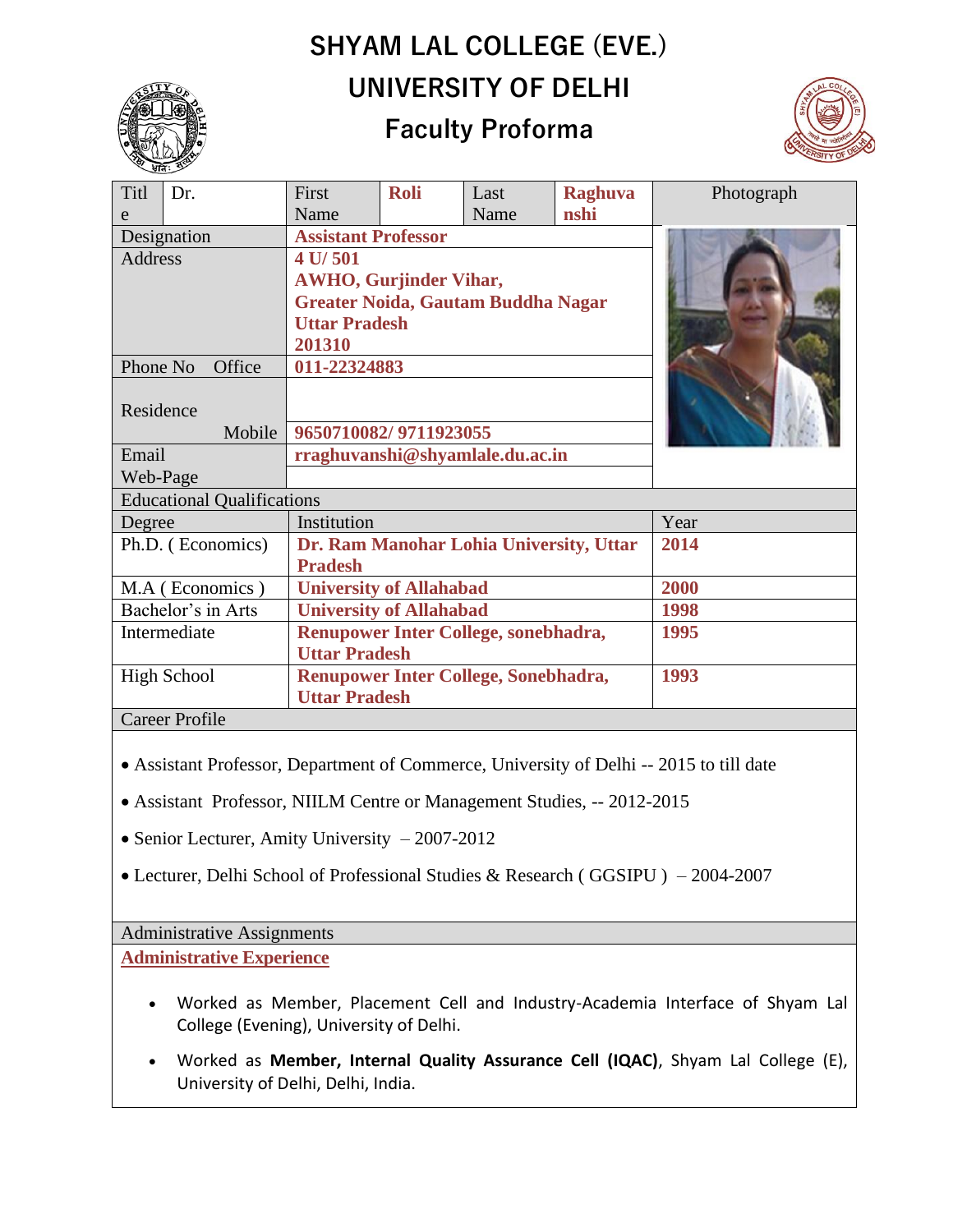- Worked as **Coordinator** (who takes care of all the Academic Activities related to B.B.A., and B.B.A. (CAM) course at Delhi School of Professional Studies & Research (DSPSR), G.G.S.Indraprastha University, Delhi.
- Acted as **Deputy Controller of Examinations** in the Examination conducted by G.G.S.I.P.University, Delhi.
- Worked as Coordinator for three consecutive International Conferences jointly organized by Society for Human Transformation & Research and DSPSR.

Areas of Interest / Specialization

Globalization, Foreign Direct Investments, Food Security, Gender Inequality, Regional Integration

Subjects Taught

•

**Shyam Lal College (evening)**

**Job Profile: Teaching & Research**

**Subjects Taught:**

- **Macro Economics**
- **Micro Economics**
- **International Business**
- **Indian Economy**
- **Financial Markets, Institutions & Services**

**NIILM Centre for Management Studies Designated as Assistant Professor July -2012- July-2015**

**Job Profile: Teaching & Research Subjects Taught:**

- **Managerial Economics**
- **Business Environment**
- **International Business**
- **Macroeconomic Policies & Analysis**

**Amity University, Uttar Pradesh Designated as Senior Lecturer September 2007 – June 2012**

**Job Profile: Teaching & Research Subjects Taught:**

- **Managerial Economics**
- **Business Environment**
- **Macroeconomic Policies & Analysis**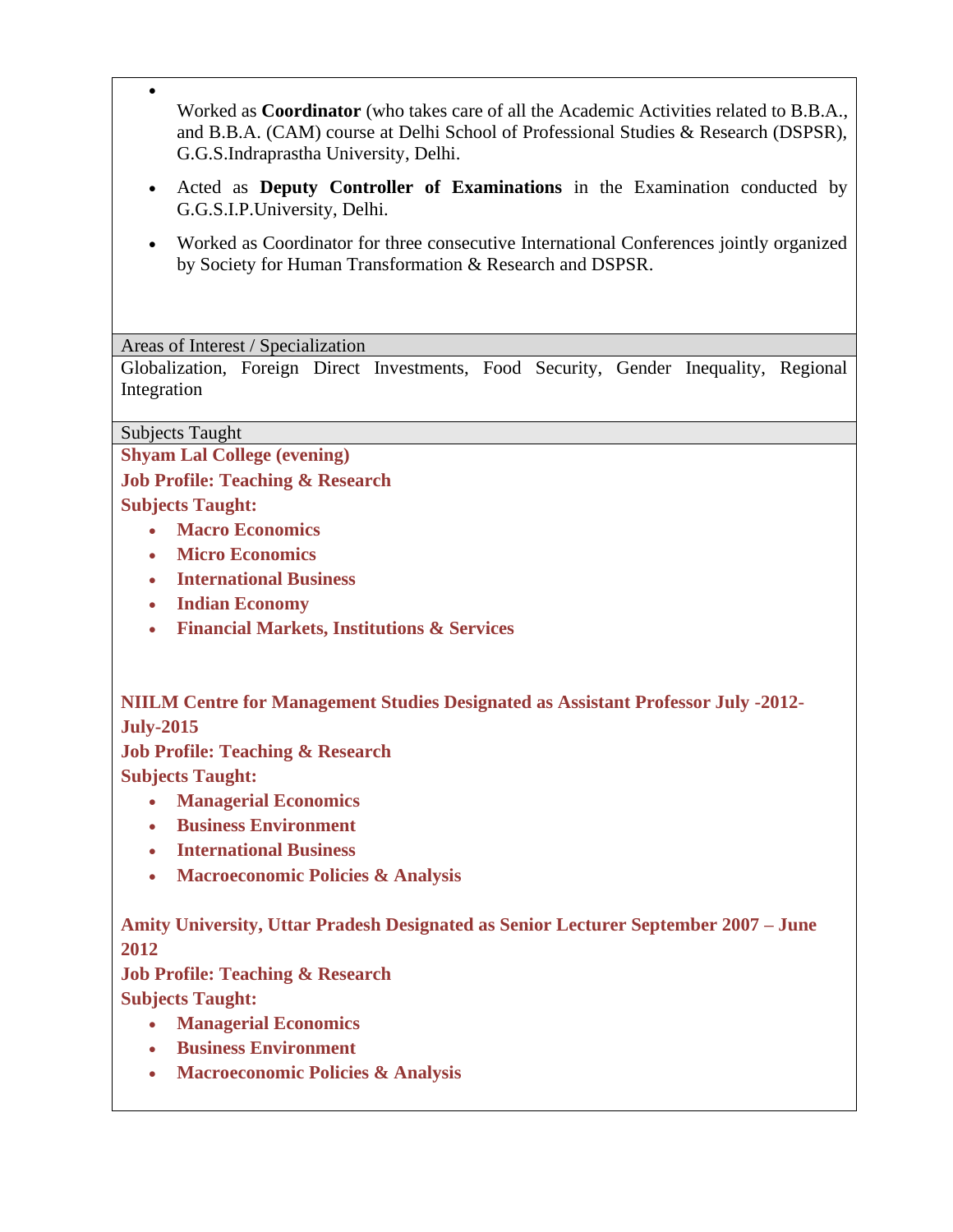**Delhi School of Professional Studies & Research, GGS Indraprastha University Delhi designated as Lecturer**

**July 2004- September 2007 Job Profile: Teaching & Research Subjects Taught:**

- **Managerial Economics**
- **Business Environment**

Research Guidance

Publications Profile

Publications

## **Research Work & Publications**

#### **BOOK PUBLISHED**

**"Foreign Direct Investment and Industrial Growth of India" (2015),** Raghuvanshi Roli, Wisdom Publications, Delhi, INDIA, ISBN:978-93-85504-12-9

#### **Papers Presented & Published in International Conference Proceedings**

• Presented a paper on "Has FDI played a role in Indian Industrial Growth?" at International Conference on Economics and Business Research ( ICBER) held in **FRANKFURT, GERMANY on 4th -5 th July, 2017.** *Paper ID: IS-CEBR FRANKFURT-04077- 4222*

## **RESEARCH ARTICLES PUBLISHED**

- *Raghuvanshi Roli, Tripathi.P.Aditya ,"Festering Issue of bad loans in Public Sector Banks: A Major Challenge for New India" published in International Journal of Research and Analytical Reviews(IJRAR), Volume-XI, Issue-II, April 2019, ISSN:2348- 1269(e),2349-5138(p),pgs. 77-81*
- *Raghuvanshi Roli et.al. Paper titled "Digital India -Connecting Rural Bharat" published in September 2018 issue of '***KURUKSHETRA'***, (Hindi version) published by publication Division, Government of India, New Delhi, India.*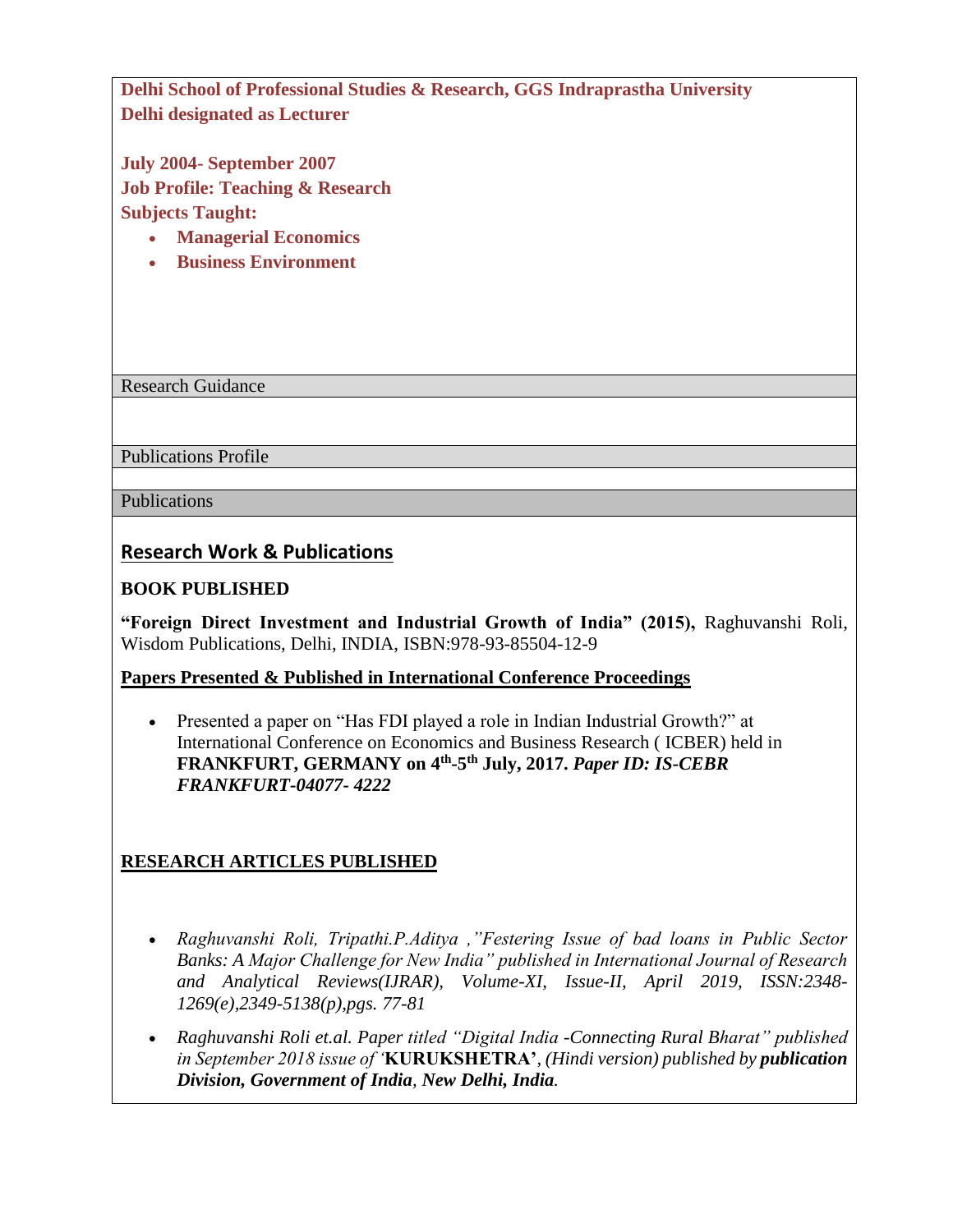- *Raghuvanshi Roli* "Privatization of Higher Education: Challenges and Quality Perspectives" in DELHI BUSINESS REVIEW, Vol.6.No.1.Jan-Jun 2005, PP 107-115,
- *Raghuvanshi Roli & Tripathi Aditya P* "District Marketing: A New Concept to make Informed Decisions" SCOUR ,Journal of Institute of Productivity and Management, Vol-1, No-2, July 2007, ISSN No-0973-6123 , pg-103-106
- *Singh Niharika & Raghuvanshi Roli* ,HR Management in the 21st Century: Challenges for the future "International Journal of Business Intelligence and Management, Vol.2 No.1-2 Jan-Dec 2010, ISSN: 0975-8100
- *Agarwal Anupam & Raghuvanshi Roli* "Global Trends in FDI outflows in post-financial crisis: Analysis of BRIC Nations", Journal of Business and Economic Study, RNI: UPDIL/2007023544 Volume-V, Issue-I, August 2011, pg-27-30
- *Agarwal Anupam, Raghuvanshi Rol*i "Contribution of FDI in Indian Economy "Indian Journal of New Dimensions, ISSN:2277-9876, Volume-II, Issue-II, July-December:2013, pg. 113-115
- *Raghuvanshi Roli*, 'Globalization & South-South Cooperation "Journal of Marketing & Communication ISSN:09732330,Volume-II, Issue-II,May-August,2015, pg.-17-20
- *Raghuvanshi Roli*,"FDI based Industrialization and Regional Imbalance: Evidence from Indian States" ASPIRARE-An International journal of Commerce and Management, Volume-2, September 2015, ISSN:2394 -6601(e), ISSN:2394-0484(Print)
- Agarwal Anupam & Raghuvanshi Roli, "Foreign Direct Investment & Sectoral Growth In India: Analysis of select period",ASPIRARE-International Journal of Commerce & Management, Vol:-3, Sept-2016, ISSN: 2394-0484 Online –ISSN 2394-6601
- *Raghuvanshi Roli, a Case Study titled " Planned Obsolescence : Case of Apple & Epson"*  Published in Aspirare, An International Journal of Commerce & Management, Volume-4, September 2017, ISSN:2394 -6601(e), ISSN:2394-0484(p)
- *Raghuvanshi Roli, "Sanitation at the Forefront of National Consciousness – A Journey from Infamous Records to a Remarkable Success" published in Vol.No.5, September 2018 issue of ASPIRARE –International Journal of Commerce & Management. ( Impact Factor -6.629)*

## **Papers Presented & Published in National Conference/Seminar Proceedings**

- Agarwal Anupam and Raghuvanshi Roli "HDI 2010:Faster development gains by Asian Economies and the challenges Ahead" published in Souvenir of UGC sponsored National Seminar on 12th-13th December, 2010 on broad theme of Economic progress and Human Development at St. Tulsidas P.G.College, Kadipur,Sultanpur
- Raghuvanshi Roli, Public policy Reforms on Development: Challenges before Emerging Economies in International Conference organized by JMI, New Delhi, on" FDI and Food Security: Analysis of Development implication of TNC participation in Developing Economies" ISBN No-03-033-272-2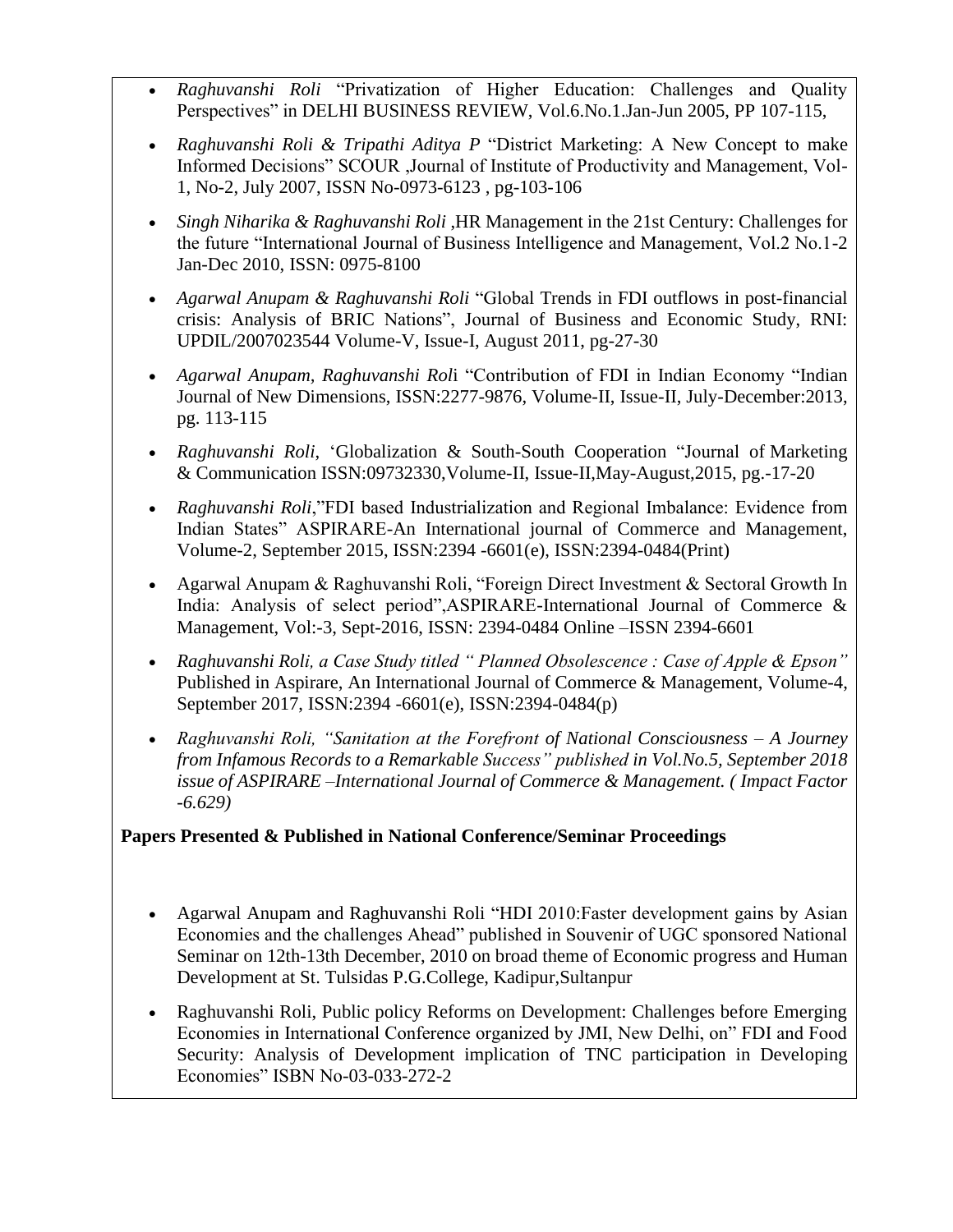- Raghuvanshi Roli, 'Recent trends and policies of FDI flows in the wake of Global Meltdown: A study of South Asia, East Asia and South-East Asia Perspective Presented in National Seminar organized by ISDC, University of Allahabad on Global Economic Crisis and India: Issues and Challenges,Nov 27,2010,Allahabad
- Presented paper titled "Public-Private partnership in Healthcare services in India "in National Seminar on Public Private Partnership- Reality Check and Road ahead organized by Lord Krishna Group of Institutions.U.P.T.U, April 9, 2011

Article titled "Recent Trends and Policies of FDI flows in the Wake Of Global Meltdown: (A study of South Asia, East Asia and South East Asia Perspective)" pgs. 170-189 in conference proceedings of Global Economic Crisis & India Issues and Challenges ,AXIS PUBLICATIONS NEW DELHI -110 002 (INDIA)

Conference Organization/ Presentations

## **REFRESHER COURSE/FDP/Conference/Seminar/Workshop/ Webinar Attended**

- TWO WEEK **INTERDISCIPLINARY REFRESHER COURSE** / FACULTY DEVELOPMENT PROGRAMME dated 11-25 May,2021, on **Managing Online Classes & C0-creating MOOCS 5.0** organized by RAMANUJAN College, University of Delhi ,under the Pandit Madan Mohan Malaviya National Mission on Teachers and Teaching **(PMMMNMTT) of MHRD, Government of India**
- ONE WEEK FACULTY DEVELOPMENT PROGRAM dated 12-20 September 2020, on **Development of Teacher's e-kit and MOOCs in Four Quadrant Format of e-Content** organized by Guru Angad Dev Teaching Learning Centre, S.G.T.B.Khalsa College, University of Delhi ,under the Pandit Madan Mohan Malaviya National Mission on Teachers and Teaching **(PMMMNMTT) of MHRD, Government of India**
- . ONE WEEK FACULTY DEVELOPMENT PROGRAM dated 11 17 October 2020, on **Learning Management System (MOODLE) For Online Teaching-Learning Program** ,organized by Guru Angad Dev Teaching Learning Centre, S.G.T.B.Khalsa College, University of Delhi under the Pandit Madan Mohan Malaviya National Mission on Teachers and Teaching (PMMMNMTT) of MHRD, Government of India
- Participated in the One Week Faculty Development Programme on **"Online Teaching Platforms"** from August 10-17, 2020 organized by Computer Software and Website Committee Shyam Lal College(Eve.), University of Delhi
- ONE WEEK FACULTY DEVELOPMENT PROGRAM dated 28 September-06 October 2020 on **Fundamentals of Empirical Research**, organized by Guru Angad Dev Teaching Learning Centre, **S.G.T.B.Khalsa College, University of Delhi ,under the Pandit Madan Mohan Malaviya National Mission on Teachers and Teaching (PMMMNMTT) of MHRD, Government of India**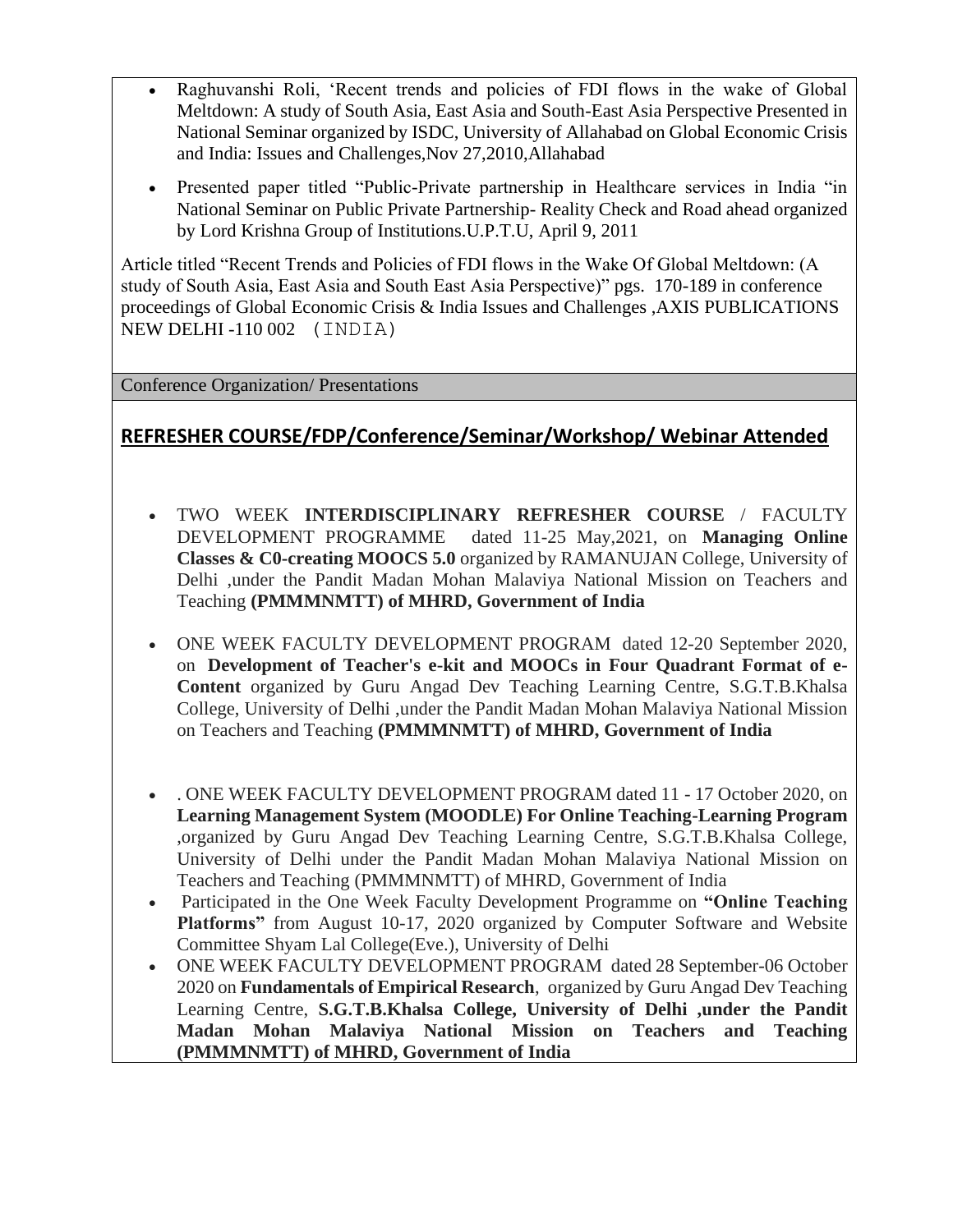- Attended webinar dated May 19th, 2020 on "**Building Self Reliant India in Post Covid Regime**" organized by **Department of Commerce, Shivaji College, University of Delhi**
- . • Participated in one week FDP on Marketing Research organized by Internal Quality Assurance Cell (IQAC) of Shyam Lal College(Evening) from August 21st to August 26th, 2017.
- Participated in two day International Conference on "Hagiography, Humanism and Caste Hierarchy in Bhakti Movement" held at New Delhi on 20-21st October, 2016.
- Attended workshop on SPSS organized by ICFAI-Business School & Shyamlal College(eve.), University of Delhi on October 10, 2015
- Attended Faculty Development Programme on "Research Methodology" organized by Amity Academic Staff College on May 12-13, 2010.
- Attended the Indraprastha Colloquium on the Topic "Management Education: Its relevance to India's Service Industry" by Sudershan Banerjee on 14th March,2007
- Attended MDP on the theme "Finance For Non-Finance Executives" organized by D.S.P.S.R., Delhi on April 21,2007
- Attended MDP on the theme "Stress Management" organized by D.S.P.S.R. ,Delhi on May 5, 2007
- Attended 7<sup>th</sup> International Conference on Broad theme of "INVESTMENT DESTINATION : INDIA" organized by SHTR-AICTE on January 5-7 2006, New Delhi, India
- Attended 6th International Seminar on Broad theme of "Privatization of Higher Education: Challenges & Perspectives" organized by SHTR-AICTE on November 3-5 2004, Raipur, India
- Attended the Indraprastha Colloquium on the Topic "Management Education: Its relevance to India's service Industry by Sudershan Banerjee on March  $14^{\text{th}}$ , 2007.

Research Projects (Major Grants/Research Collaboration)

Awards and Distinctions

Association With Professional Bodies

 **Lifetime Membership- Indian Commerce Association**

Other Activities